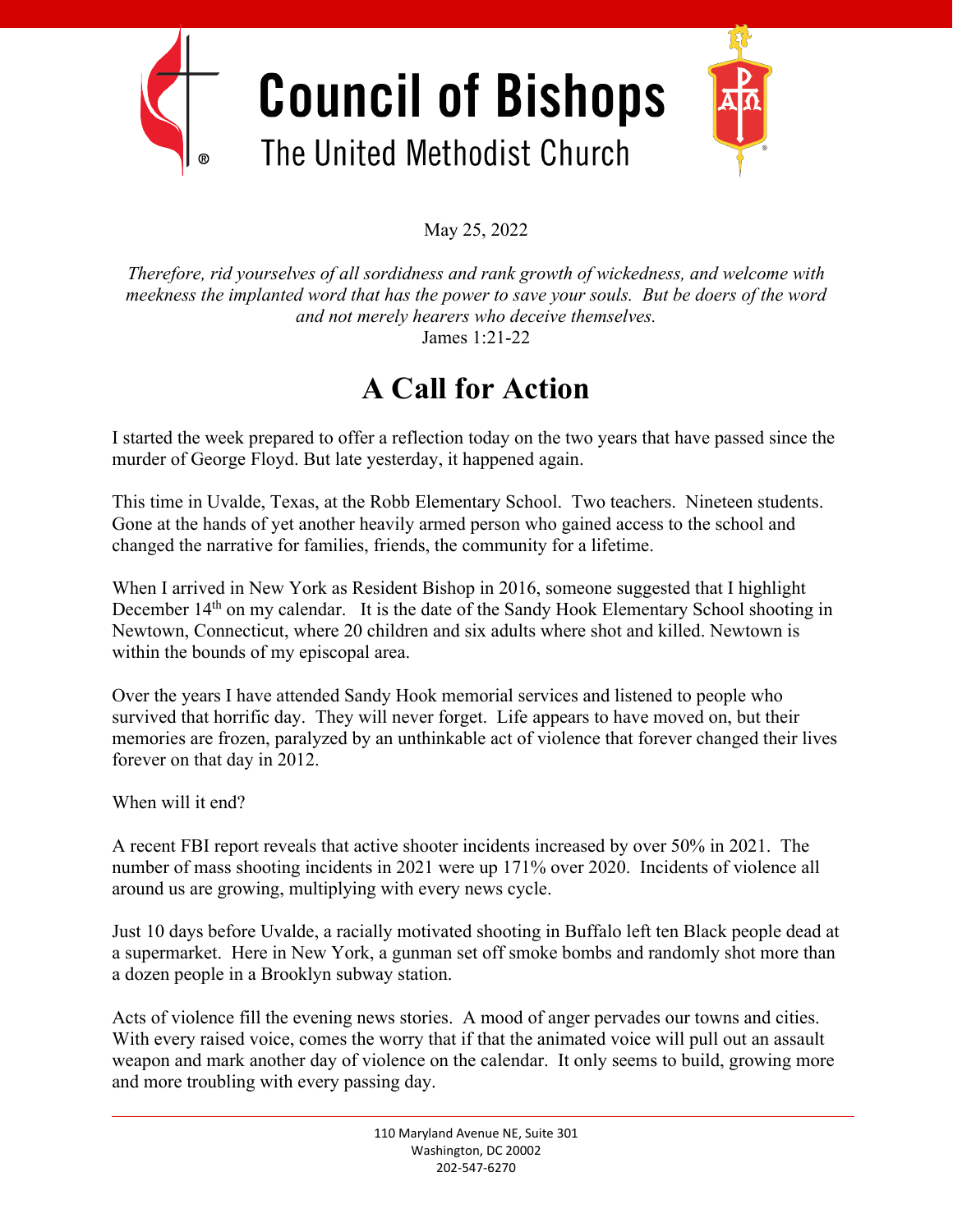The contexts are different, but the scenarios are all the same. A mass shooting takes place. Family members are robbed of the joy of life and the dreams of passing on a legacy to their children. Racially motivated acts of violence add to the fear and anger of people who have endured the sin of racism for generations. Innocent people and lives altered in a moment. And it only seems to build, growing more and more concerning with every passing day.

The aftermath of such incidents has grown sadly predictable. An act of violence takes place. It is the lead story on the evening news. Concerned people express their feelings. Politicians cry for a change of culture and the passage of new laws. A week passes. Maybe a month. Something else finds its way to the front page. The story gets shoved down in the reporting cycle. Partisan politicians will turn the horrific act of violence into their own version of a horrific denial of our rights. Members of the House and Senate will debate the second amendment, gun rights, and basic freedoms established in the constitution. And nothing will happen, . . . again.

And yet, in Uvalde, Texas, there is a family who is inconsolable. No words are good enough. Their lives have been changed forever. While all of us are urged to have a heightened awareness of the potential of violence all around us, persons of color will continue to endure the frightening reality that systemic racism has caused them to live their entire lives with a heightened awareness since the day of their birth. It just does not end. And no words are good enough.

In my role as a bishop and as the President of the Council of Bishops, whenever events like this happen the first question asked of me is whether or not I am going to issue a statement. Words put together in response to another horrific act of injustice, violence, racism, or war in our midst. Words that include things like, "our thoughts and prayers are with the victims." Today, I do not have a statement in me.

My outrage and anger demand a statement, but my love of people demands action.

I spend my life thinking about people. I am a person of prayer. But this cycle of violence has reached a point where there are no words good enough, no statement that meets the need, no thought that will salve the wound and heal the hurt.

I believe that we must, with conviction, determine how we are going to move from words to actions. We have to find a way to keep these stories on the front page of our consciousness and let nothing detract from our commitment to curb violence, fight for justice, end systemic racism, elect politicians with courage, deeply listen to those who have been harmed, and genuinely seek the power of the Holy Spirit to lift us from this posture of paralysis into a mode of action that does not deny the need for thoughts and prayers but realizes that there is a need for more, so much more.

We have to come to terms with how we are going to fix this. We absolutely have done nothing different and, as a result, the cycle of violence and the denial of human life just continues. We are paralyzed into a posture of inactivity that only allows the same story and the same response to happen over and over again. And as a result, we live our lives on the defense, always reacting to something that has already taken place around us.